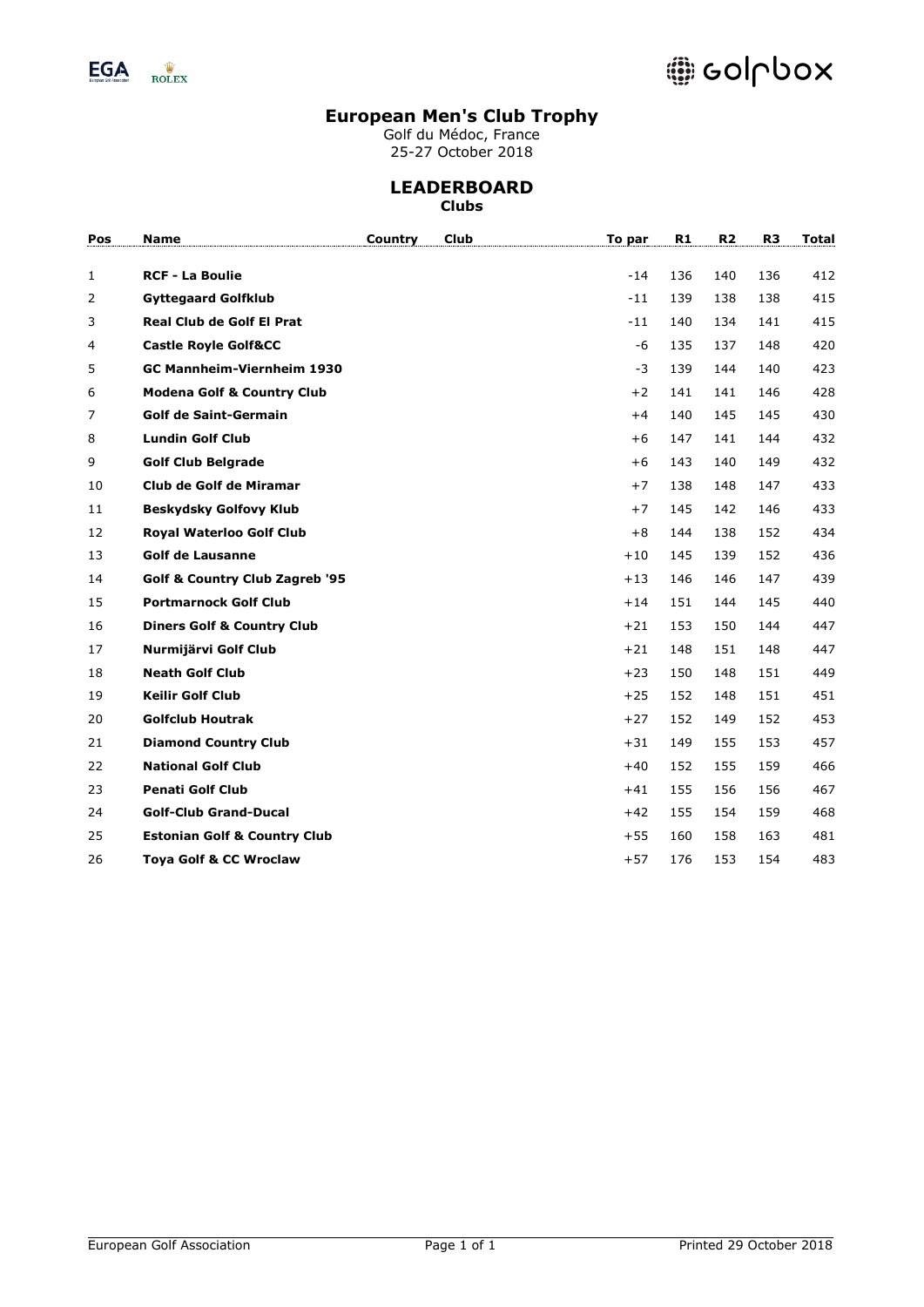

# @ colpbox

### **European Men's Club Trophy**

Golf du Médoc, France 25-27 October 2018

# **LEADERBOARD Individual**

| Pos            | Name                      | Country           | <b>Club</b>                       | To par | R1 | R <sub>2</sub> | R <sub>3</sub> | Total |
|----------------|---------------------------|-------------------|-----------------------------------|--------|----|----------------|----------------|-------|
| 1              | ROUSAUD, Eduard           | Spain             | Real Club de Golf El Prat         | -8     | 69 | 68             | 68             | 205   |
| 2              | LACROIX, Frederic         | France            | RCF - La Boulie                   | $-7$   | 68 | 71             | 67             | 206   |
| T3             | HOJGAARD, Nicolai         | <b>Denmark</b>    | Gyttegaard Golfklub               | -5     | 73 | 68             | 67             | 208   |
| T3             | LE BOT, Raphael           | France            | RCF - La Boulie                   | -5     | 68 | 69             | 71             | 208   |
| 5              | LANGLEY, David            | England           | Castle Royle Golf&CC              | $-4$   | 65 | 68             | 76             | 209   |
| T <sub>6</sub> | LARRAZABAL, Alejandro     | Spain             | Real Club de Golf El Prat         | -3     | 71 | 66             | 73             | 210   |
| T <sub>6</sub> | LONG, Hurly               | Germany           | GC Mannheim-Viernheim<br>1930     | $-3$   | 68 | 71             | 71             | 210   |
| T8             | BAILLY, Alexandre         | Belgium           | Royal Waterloo Golf Club          | $-1$   | 74 | 66             | 72             | 212   |
| T <sub>8</sub> | DONAGGIO, Francesco       | Italy             | Modena Golf & Country<br>Club     | $-1$   | 72 | 68             | 72             | 212   |
| T8             | TVERGAARD, Jens Christian | Denmark           | Gyttegaard Golfklub               | $-1$   | 70 | 70             | 72             | 212   |
| T11            | PINEAU, Pierre            | France            | RCF - La Boulie                   | Par    | 73 | 71             | 69             | 213   |
| T11            | HAMMER, Marc              | Germany           | GC Mannheim-Viernheim<br>1930     | Par    | 71 | 73             | 69             | 213   |
| T11            | GUDELJ, Branimir          | Serbia            | Golf Club Belgrade                | Par    | 70 | 69             | 74             | 213   |
| T11            | SHIN, Timothy             | England           | Castle Royle Golf&CC              | Par    | 70 | 69             | 74             | 213   |
| T11            | CRUZ SILVA, Pedro         | Portugal          | Club de Golf de Miramar           | Par    | 68 | 71             | 74             | 213   |
| 16             | WHITE, James              | Scotland          | Lundin Golf Club                  | $+1$   | 73 | 69             | 72             | 214   |
| T17            | BUERK, Lucas              | Croatia           | Golf & Country Club<br>Zagreb '95 | $+2$   | 71 | 71             | 73             | 215   |
| T17            | ANGHERT, Alexis           | France            | Golf de Saint-Germain             | $+2$   | 71 | 71             | 73             | 215   |
| T19            | HOJGAARD, Rasmus          | Denmark           | Gyttegaard Golfklub               | $+3$   | 69 | 76             | 71             | 216   |
| T19            | CRISTONI, Matteo          | Italy             | Modena Golf & Country<br>Club     | $+3$   | 69 | 73             | 74             | 216   |
| T21            | HEATH, Richard            | Australia         | Golf de Lausanne                  | $+4$   | 71 | 69             | 77             | 217   |
| T21            | JANIK, Petr               | Czech<br>Republic | Beskydsky Golfovy Klub            | $+4$   | 69 | 68             | 80             | 217   |
| 23             | DELEPLANQUE, Cédric       | France            | Golf de Saint-Germain             | $+5$   | 69 | 74             | 75             | 218   |
| T24            | STIRN, Gal Patrik         | Slovenia          | Diners Golf & Country<br>Club     | $+6$   | 74 | 71             | 74             | 219   |
| T24            | FOLEY, Robert             | Switzerland       | Golf de Lausanne                  | $+6$   | 74 | 70             | 75             | 219   |
| T24            | DIMITRIJEVIC, Mihailo     | Serbia            | Golf Club Belgrade                | +6     | 73 | 71             | 75             | 219   |
| T24            | GLAWE, Wolfgang           | Germany           | GC Mannheim-Viernheim<br>1930     | $+6$   | 72 | 74             | 73             | 219   |
| 28             | DAVIDSON, Andrew          | Scotland          | Lundin Golf Club                  | $+7$   | 76 | 72             | 72             | 220   |
| 29             | BARBOSA CUNHA, José Maria | Portugal          | Club de Golf de Miramar           | $+8$   | 70 | 78             | 73             | 221   |
| T30            | COGHLAN, Darragh          | Ireland $(a)$     | Portmarnock Golf Club             | +9     | 76 | 77             | 69             | 222   |
| T30            | RAHME, Patrick            |                   | Luxembourg Golf-Club Grand-Ducal  | +9     | 73 | 71             | 78             | 222   |
| 32             | PAYET, Romain             | France            | Golf de Saint-Germain             | $+10$  | 74 | 77             | 72             | 223   |
| T33            | GARCIA, Victor            | Spain             | Real Club de Golf El Prat         | $+11$  | 79 | 70             | 75             | 224   |
| T33            | GREGORINCIC, Grega        | Croatia           | Golf & Country Club<br>Zagreb '95 | $+11$  | 75 | 75             | 74             | 224   |
| T33            | LENEHAN, Geoff            | Ireland (a)       | Portmarnock Golf Club             | $+11$  | 75 | 73             | 76             | 224   |
| T33            | KORVER, Mike              |                   | Netherlands Golfclub Houtrak      | $+11$  | 73 | 75             | 76             | 224   |
| T33            | ROELAND, Charles          | Belgium           | Royal Waterloo Golf Club          | $+11$  | 70 | 72             | 82             | 224   |
| <b>T38</b>     | SVEINSSON, Benedikt       | Iceland           | Keilir Golf Club                  | $+12$  | 77 | 71             | 77             | 225   |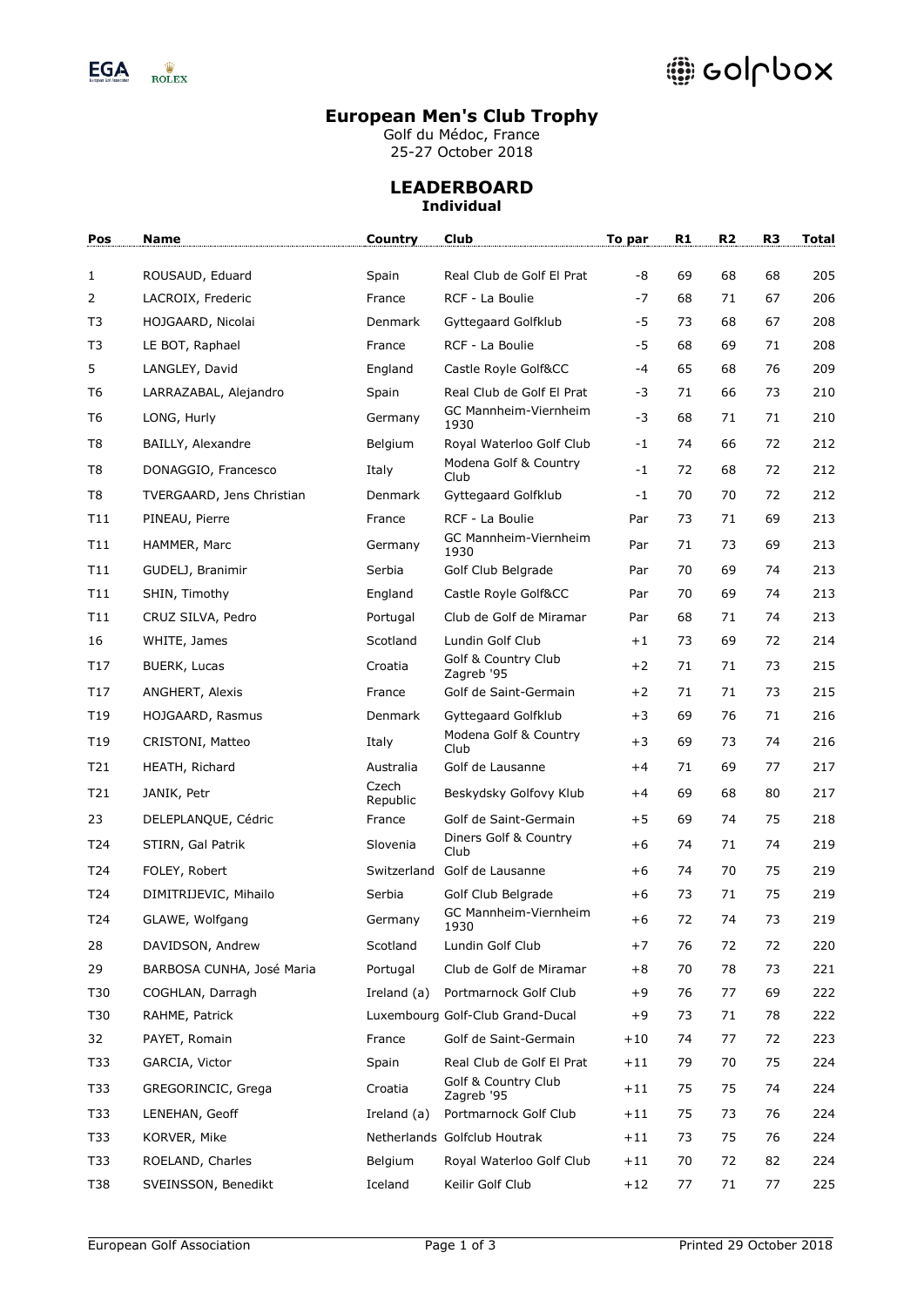

# @ colpbox

### **European Men's Club Trophy**

Golf du Médoc, France 25-27 October 2018

## **LEADERBOARD Individual**

| Pos        | Name                      | Country             | Club                              | To par | R1 | R2 | R3 | Total |
|------------|---------------------------|---------------------|-----------------------------------|--------|----|----|----|-------|
| <b>T38</b> | ZUSTAK, Lucas             | Slovakia            | Penati Golf Club                  | $+12$  | 76 | 77 | 72 | 225   |
| T40        | PALKOVSKY, Erik           | Czech               | Beskydsky Golfovy Klub            | $+13$  | 76 | 77 | 73 | 226   |
| T40        | HILTUNEN, Vesa            | Republic<br>Finland | Nurmijärvi Golf Club              | $+13$  | 73 | 77 | 76 | 226   |
| T42        | GERKMAN, Elmo             | Finland             | Nurmijärvi Golf Club              | $+14$  | 81 | 74 | 72 | 227   |
| T42        | DENK, Luca                | Austria             | Diamond Country Club              | $+14$  | 75 | 77 | 75 | 227   |
| T42        | BREGOLI, Riccardo         | Italy               | Modena Golf & Country             | $+14$  |    |    | 78 | 227   |
|            |                           |                     | Club<br>Diners Golf & Country     |        | 72 | 77 |    |       |
| T45        | SLAVEC, Vid               | Slovenia            | Club                              | $+15$  | 79 | 79 | 70 | 228   |
| T45        | COSTA RODRIGUES, Daniel   | Portugal            | Club de Golf de Miramar           | $+15$  | 75 | 77 | 76 | 228   |
| T45        | <b>SCRUTTON, Nick</b>     | England             | Castle Royle Golf&CC              | $+15$  | 73 | 81 | 74 | 228   |
| T48        | JOLE, Berry               |                     | Netherlands Golfclub Houtrak      | $+16$  | 79 | 74 | 76 | 229   |
| T48        | WALSH, Stephen            | Ireland (a)         | Portmarnock Golf Club             | $+16$  | 79 | 71 | 79 | 229   |
| T48        | COLWILL, Luke             | Wales               | Neath Golf Club                   | $+16$  | 74 | 75 | 80 | 229   |
| T51        | THORDARSON, Henning Darri | Iceland             | Keilir Golf Club                  | $+17$  | 79 | 77 | 74 | 230   |
| T51        | SCHROTT, Felix            | Austria             | Diamond Country Club              | $+17$  | 74 | 78 | 78 | 230   |
| T53        | OWEN, Jonathan            | Wales               | Neath Golf Club                   | $+18$  | 84 | 73 | 74 | 231   |
| T53        | ANCIAUX, Maxime           | Belgium             | Royal Waterloo Golf Club          | $+18$  | 77 | 74 | 80 | 231   |
| T53        | RICHARDS, Darren          | Wales               | Neath Golf Club                   | $+18$  | 76 | 78 | 77 | 231   |
| T53        | BJORGVINSSON, Helgi Snaer | Iceland             | Keilir Golf Club                  | $+18$  | 75 | 79 | 77 | 231   |
| T57        | PAVELKA, Vojtech          | Czech<br>Republic   | Beskydsky Golfovy Klub            | $+19$  | 85 | 74 | 73 | 232   |
| T57        | TEDER, Richard            | Estonia             | Estonian Golf & Country<br>Club   | $+19$  | 76 | 76 | 80 | 232   |
| 59         | CELIK, Berk               | Turkey              | National Golf Club                | $+20$  | 75 | 78 | 80 | 233   |
| 60         | WISHART, Greg             | Scotland            | Lundin Golf Club                  | $+22$  | 74 | 75 | 86 | 235   |
| 61         | WORTELBOER, Sasha         |                     | Switzerland Golf de Lausanne      | $+23$  | 77 | 79 | 80 | 236   |
| T62        | SZMIDT, Jan               | Poland              | Toya Golf & CC Wroclaw            | $+25$  | 85 | 75 | 78 | 238   |
| T62        | JARVINEN, Teemu           | Finland             | Nurmijärvi Golf Club              | $+25$  | 75 | 80 | 83 | 238   |
| T64        | GUNER, Mutlu              | Turkey              | National Golf Club                | $+27$  | 79 | 77 | 84 | 240   |
| T64        | ESMER, Homza              | Turkey              | National Golf Club                | $+27$  | 77 | 84 | 79 | 240   |
| 66         | BALKOVEC, Jakob           | Slovenia            | Diners Golf & Country<br>Club     | $+28$  | 80 | 79 | 82 | 241   |
| 67         | KAUFMANN, Thomas          | Austria             | Diamond Country Club              | $+29$  | 79 | 82 | 81 | 242   |
| <b>T68</b> | BOJANIC, Nikola           | Serbia              | Golf Club Belgrade                | $+32$  | 87 | 83 | 75 | 245   |
| <b>T68</b> | CHOCHOL, Andrej           | Slovakia            | Penati Golf Club                  | $+32$  | 81 | 79 | 85 | 245   |
| 70         | BRUCE, Andrew             |                     | Luxembourg Golf-Club Grand-Ducal  | $+33$  | 82 | 83 | 81 | 246   |
| 71         | MUNK, Tobias              | Slovakia            | Penati Golf Club                  | $+35$  | 79 | 85 | 84 | 248   |
| 72         | PIKK, Henri               | Estonia             | Estonian Golf & Country<br>Club   | $+37$  | 84 | 83 | 83 | 250   |
| 73         | GIEZEN, Ronny             |                     | Netherlands Golfclub Houtrak      | $+38$  | 81 | 85 | 85 | 251   |
| 74         | LARSSON, Jan              | Estonia             | Estonian Golf & Country<br>Club   | $+42$  | 85 | 82 | 88 | 255   |
| 75         | CMIKIEWICZ, Jakub         | Poland              | Toya Golf & CC Wroclaw            | +49    | 91 | 78 | 93 | 262   |
| 76         | KRESIC, Mauro             | Croatia             | Golf & Country Club<br>Zagreb '95 | $+51$  | 91 | 84 | 89 | 264   |